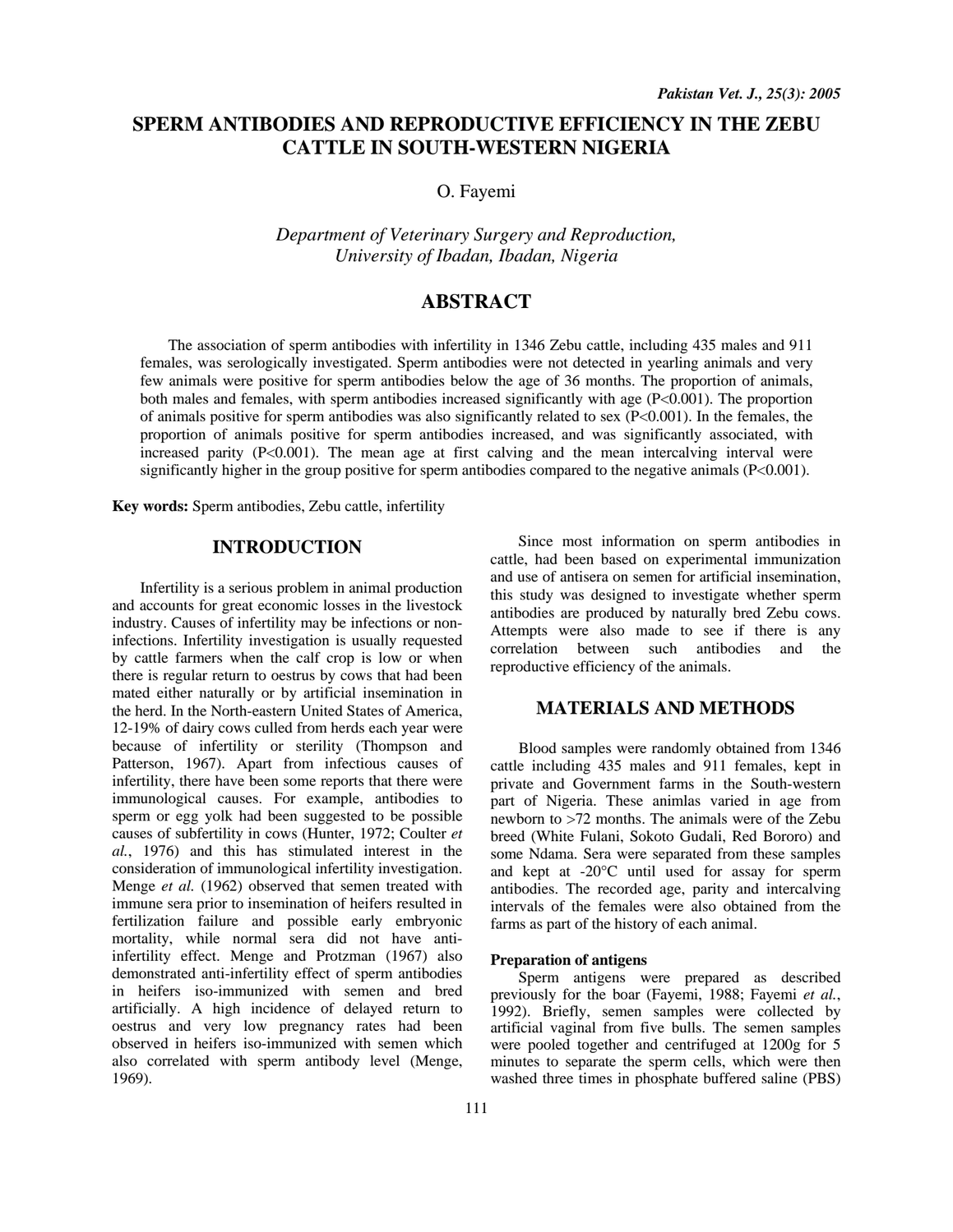and resuspended at a concentration of 1 x  $10^6$  cells/ml. Smears of this sperm cell suspension were made on slides and fixed with methanol.

### **Assay of sera from sperm antibodies**

The sera were analyzed using the immunoperoxidase assay, previously described for human sperm antibody (Holcberg *et al.*, 1986) and modified for swine sperm antibody (Fayemi, 1988). Briefly, the slides prepared above were incubated with 1% bovine sperm albumin (BSA) for 2 hours at 4°C, washed and then incubated with various dilutions of each serum sample for 1 hour at 37°C. The slides were washed for 15 minutes in PBS before addition of peroxidase conjugated rabbit anti-bovine IgG (Kirkegard and Perry Laboratories, KPL). The slides were then incubated for 45 minutes at 37°C and washed for 15 minutes in PBS. The substrate solution (10 mg 3, 3'-Diaminobenzindine tetrahydrochloride, Polysciences Inc) dissolved in 30 ml of Tris buffer (0.05M, pH 7.6 at 25°C) and 27µl 3% hydrogen peroxide (added before use) was poured on the slides and left for 5 minutes at room temperature before washing in PBS. The slides were then mounted in 10% glycerol in PBS, covered with coverslips and examined under the microscope for dark brownish colouration of the sperm membranes if the serum sample contained sperm antibodies, as demonstrated previously in swine (Fayemi, 1988).

#### **Statistical analysis**

The proportion of positive samples were categorized according to age, parity and age at first calving and intercalving intervals of the animals. Logistic regression was used to determine which variables were significantly associated with serological status.

## **RESULTS**

The results of the assay of sperm antibodies in different age groups are shown in Table 1. Sperm antibodies were not detected in the yearlings (0-12 months of age) in both males and females. Very few males carried sperm antibodies below the age of 36 months. A higher proportion of females were tested

positive for the antibodies during this same period. The proportion of animals (both males and females) with sperm antibodies increased significantly with age (P<0.001). The proportion positive was also significantly related to sex  $(P<0.01)$  because the proportion of females positive was significantly higher than males in each age group. Total number of males tested was 435, of which only 42 (9.66%) were positive compared to 107 out of 911 (11.75%) for females. There were no significant association between sex and age.

In the females the proportion of cows positive for sperm antibodies increased and was significantly associated with increased parity (P<0.001) (Table 2, Fig. 1). The mean age at  $1<sup>st</sup>$  calving and the mean intercalving interval were significantly higher in the group positive (58.52  $\pm$  2.46 months and 687.33  $\pm$ 64.74 days, respectively) for sperm antibodies compared to the negative animals  $(46.70 \pm 1.10 \text{ months})$ and  $490.75 \pm 33.67$  days, respectively, P<0.001).

# **DISCUSSION**

The results of the present study show that there was auto- and iso-immunity to sperm antigens in the bovine animals tested. Sperm antibodies have been demonstrated in the sera in human and animals (Mathur *et al.*, 1986; Fayemi *et al.*, 1992; Waziri and Fayemi, 2000) and associated with infertility (Meinertz *et al.*, 1990). The proportion of animals that were seropositive increased with age both in males and females. The increase in the proportion of seropositive animals with age in the males may be as a result of infection or injuries. Ordinarily, the male does not produce antibodies against sperms because of the effective testis barrier produced by the tight sertoli cell junctions (Dym and Fawcett, 1970), except when they are disrupted especially by infection. Infections like trypanosomes have been associated with testicular pathologies (Ikede and Akpavie, 1982) and these are enzootic in Nigeria. In the cows increased age can result in trauma in the reproductive tract and contact with sperm cells that are foreign, can stimulate immune reaction coupled with the fact that autoimmunity in males had been associated with isoimmunity in females (Mathur *et al.*, 1985).

| Table 1: Distribution of age in the bulls and cows tested for sperm antibodies |
|--------------------------------------------------------------------------------|
|--------------------------------------------------------------------------------|

| <br>.<br>9991111 annovalov |          |           |       |           |       |       |       |       |  |
|----------------------------|----------|-----------|-------|-----------|-------|-------|-------|-------|--|
| Age (months)               | $0 - 12$ | $13 - 24$ | 25-36 | $37 - 48$ | 49-60 | 61-72 | >72   | Total |  |
| Total males                | 36       | 62        | 65    | 125       | 67    | 52    | 28    | 435   |  |
| Males positive             | 0        | 1         | 3     | 11        | 9     | 10    | 8     | 42    |  |
| % Male positive            | 0        | 1.61      | 4.62  | 8.80      | 13.43 | 19.23 | 28.57 | 9.66  |  |
| <b>Total females</b>       | 38       | 73        | 187   | 234       | 152   | 138   | 89    | 911   |  |
| Female positive            | 0        | 3         | 15    | 23        | 19    | 25    | 22    | 107   |  |
| % Female positive          | 0        | 4.11      | 8.02  | 9.83      | 12.5  | 18.12 | 24.72 | 11.75 |  |
| <b>Total tested</b>        | 74       | 135       | 252   | 359       | 219   | 190   | 117   | 1346  |  |
| Total positive             | 0        | 4         | 18    | 34        | 28    | 35    | 30    | 149   |  |
| % Total positive           | 0        | 2.96      | 7.14  | 9.47      | 12.79 | 18.42 | 25.64 | 11.07 |  |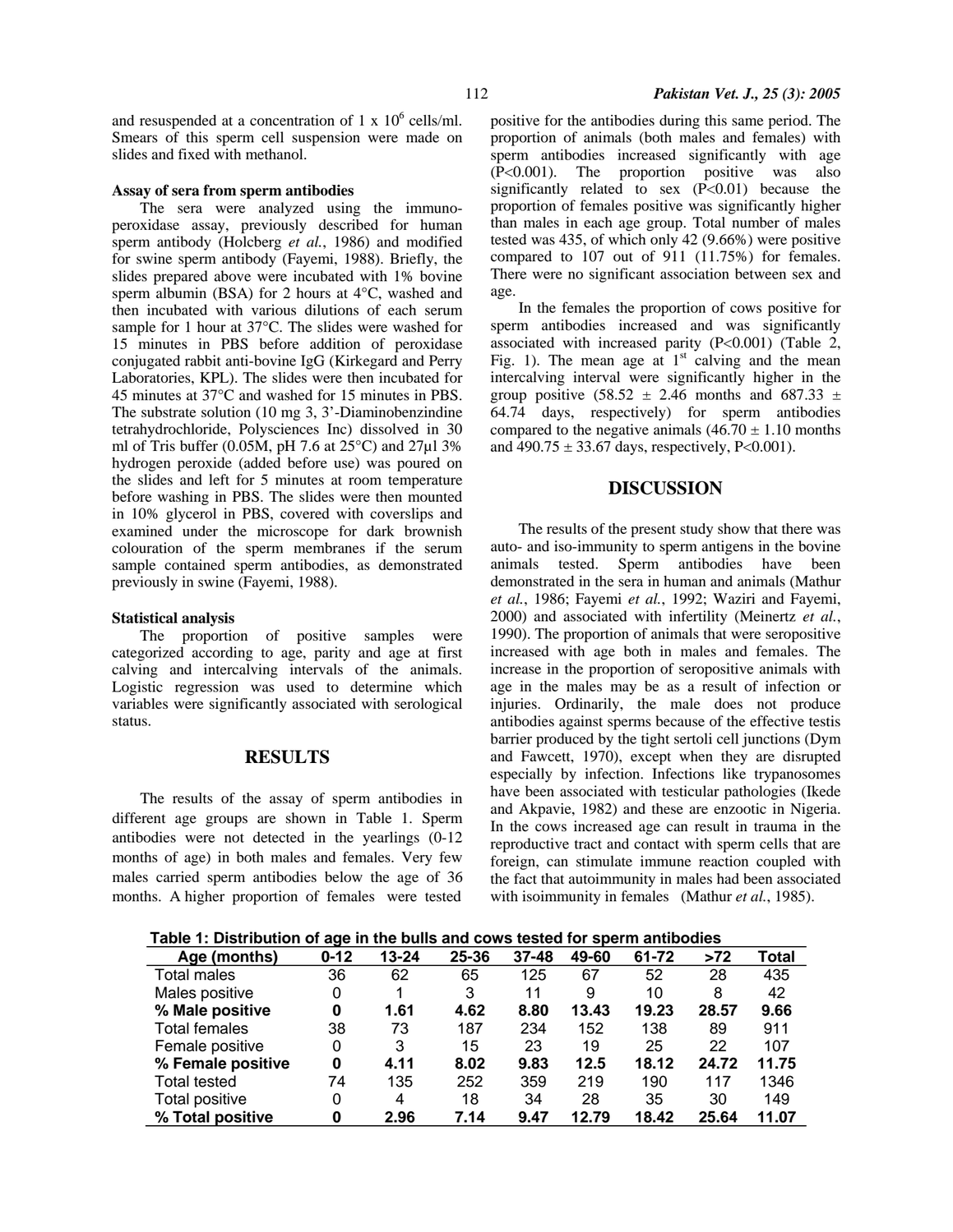

**Fig. 1: Sperm antibodies in relation to parity in cows**

| Table 2: Distribution of parity in the cows tested |
|----------------------------------------------------|
| for sperm antibodies                               |

| טטווטסאנווו שנומט וסו |     |     |     |     |     |     |       |  |  |
|-----------------------|-----|-----|-----|-----|-----|-----|-------|--|--|
| <b>Parity</b>         | 0   |     |     | 3   | 4   | >4  | Total |  |  |
| Cow                   | 109 | 195 | 234 | 152 | 123 | 998 | 911   |  |  |
| tested                |     |     |     |     |     |     |       |  |  |
| Cow                   | 4   | 15  | 21  | 18  | 27  | 22  | 107   |  |  |
| positive              |     |     |     |     |     |     |       |  |  |
| Cow                   | 105 | 180 | 213 | 134 | 96  | 76  | 804   |  |  |
| negative              |     |     |     |     |     |     |       |  |  |

It was observed that higher proportions of males were positive for antibodies than females especially in older animals. This is similar to the finding in humans, where male autoimmunity was more prevalent than female isoimmunity (Mathur *et al.*, 1981).

The proportion of cows positive for sperm antibodies increased with increase in parity. Parturition can induce injury to the reproductive tract especially in cases of dystocia and injury to the reproductive tract may play a role in induction of immunity against sperm (Griffin *et al.*, 1971).

The significant increase in the age at first calving for seropositive animals is explainable by the infertility caused by sperm antibodies. Infertility may be due to sperm agglutination (Boettcher *et al.*, 1977) decreased sperm motility (Mathur *et al.*, 1984), and inhibition of cervical mucus penetration (Hendry *et al.*, 1982; Menge *et al.*, 1982). The infertility may also be a result of inhibition of sperm penetration of ova (Clarke *et al.*, 1995; Castle *et al.*, 1997; D'Cruz *et al.*, 1997). All these probable causes of infertility can also cause increased intercalving interval which in this study was significantly higher in the group that was seropositive to sperm antibodies.

In conclusion, auto- and iso-immunity to sperms in the form of sperm antibodies were detected in the sera of Zebu bulls and cows tested under normal field conditions. It is speculated that sperm antibodies may be one of the causes of infertility in these animals. Further research on the effect of sperm antibodies on fertility in the bovine and other farm animals is considered necessary.

### **Acknowledgement**

The author is grateful to Mr. P.I. Odili for his technical assistance.

### **REFERENCES**

- Boettcher, B., T. Hjort, P. Rumke, S. Shulman and O. E. Vyazov, 1977. Auto- and iso-antibodies to antigens of the human reproductive system. 1. Results of an international comparative study. Clin. Exp. Immunol., 30: 173-180.
- Castle, P. E., K. J. Whaley, T. E. Hoen, T. R. Moench and R. A. Cone, 1997. Contraceptive effect of sperm-agglutinating monoclonal antibodies in rabbits. Biol. Reprod., 56: 153-159.
- Clarke, G. N., D. Y. Liu and H. W. Baker, 1995. Immunoinfertility: a case study with implications for immunocontraception. Arch. Androl., 35: 21- 27.
- Coulter, G. H., R. H. Foote, J. J. Schiavo and R. K. Braun, 1976. Antibodies to egg yolk in blood serum of rabbits and cattle and cervical mucus of cattle inseminated artificially. Theriogenology, 60: 585-589.